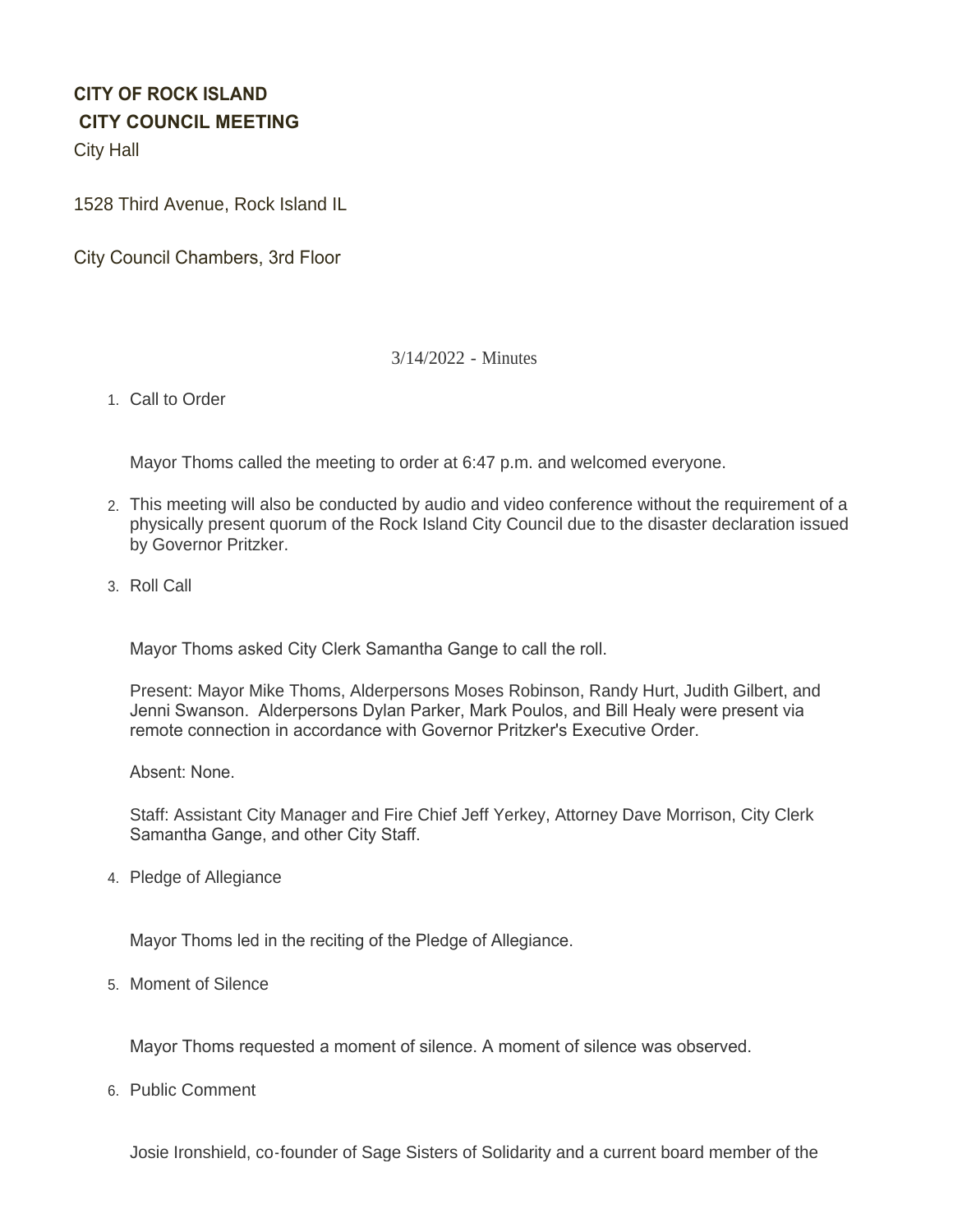Josie Ironshield, co-founder of Sage Sisters of Solidarity and a current board member of the Native American Coalition (NAC) of the Quad Cities came to the podium to address Council regarding the Black Hawk sign. She indicated she had a letter to read from her sister Regina Tsosie, President of the NAC of the Quad Cities who is unable to attend today. The letter described their opposition of gifting the Black Hawk sign to the bank. The concerns stated in the letter included: a for-profit business exploiting and profiting from an image representing a race of people perpetuates a form of racism that is offensive. The Blackhawk State Bank & Trust has been notified in the past by local educators that Black Hawk was never given Chief status according Sauk tradition, which perpetuates misinformation and misconceptions about a race of people. The movement throughout the country regarding the use of Native American imagery and mascots is gaining momentum in the removal of objects due to the hurtful environment it creates. Ms. Ironshield remarked she hoped the Quad Cities community would start seeing and hearing the Native American population.

Larry Lockwood, a member of the Northern Cheyenne Nation of Montana, a member of the Quad Cities community, and a cultural educator came to the podium to address Council regarding the Black Hawk sign. He discussed his role as a local cultural educator and his Native American perspective program that he has been able to take into public schools. He remarked that the topic of cultural sensitivity and the image of Native Americans is something that communities are currently taking up across the nation through education efforts. He noted the history of Native Americans having their traditional clothing, language, heritage items, and songs, among other things removed from their culture and the efforts now to try and reclaim their culture and all of the things that were taken from them. He encouraged Council members to help change the negative imagery of Native Americans.

Jane Simonsen, Quad Cities resident, came to the podium to address Council regarding the Black Hawk sign. She remarked the use of Native American imagery affects everyone in the Quad Cities community. She noted she is a U.S. History professor at Augustana College and teaches courses on the ethics of representing Native American history in museums and public spaces and ways that visual depictions of Native Americans have affected educational, economic, and legal policies towards them. She referenced a study that was conducted in 2016-2017, which found that the stories people believe about indigenous people are false and often based on negative stereotypes and focus on negative traits over positive ones. Even the positive tend to romanticize native people as all the same, which is contradictory and reinforces the negative stereotypes that have detrimental economic, political, and environmental and health affects on our Native American population. She hoped the City of Rock Island and its citizens will consider how they can contribute to positive narratives about Native Americans.

Beth Carvey, resident of the Quad Cities and former Director of the Hauberg Indian Museum came to the podium to address Council regarding the Black Hawk sign. She remarked that when she was the director, she gave tours to school-aged kids and when she asked the kids what an Indian was they gave her answers like they wear feathers and animal skins, don't live in regular houses, speak a different language, and other negative stereotypes. She would educate the kids on American Indians in an effort to change the stereotype by sharing that they live in today's times and they are people. However, when these kids take a drive down 11th Street they are again reminded of the negative stereotypes with the Black Hawk sign and every lesson she tried to teach is reversed. She noted the recent movement nationally to remove these negative stereotypes and provided the example of the renaming of the Cleveland Indians to the Cleveland Guardians. She asked that if City Council is able to reverse their decision to gift the sign to the bank they should do so.

Janet Moline, resident of Rock Island came to the podium to address Council regarding the Black Hawk sign. She remarked she was not understanding why interested parties such as the Native American Coalition and others who might have an interest in the sign were not notified by the City about the sign being declared surplus. In light of what is happening across the country with regards of using mascots and other native imagery like the Cleveland Guardians, the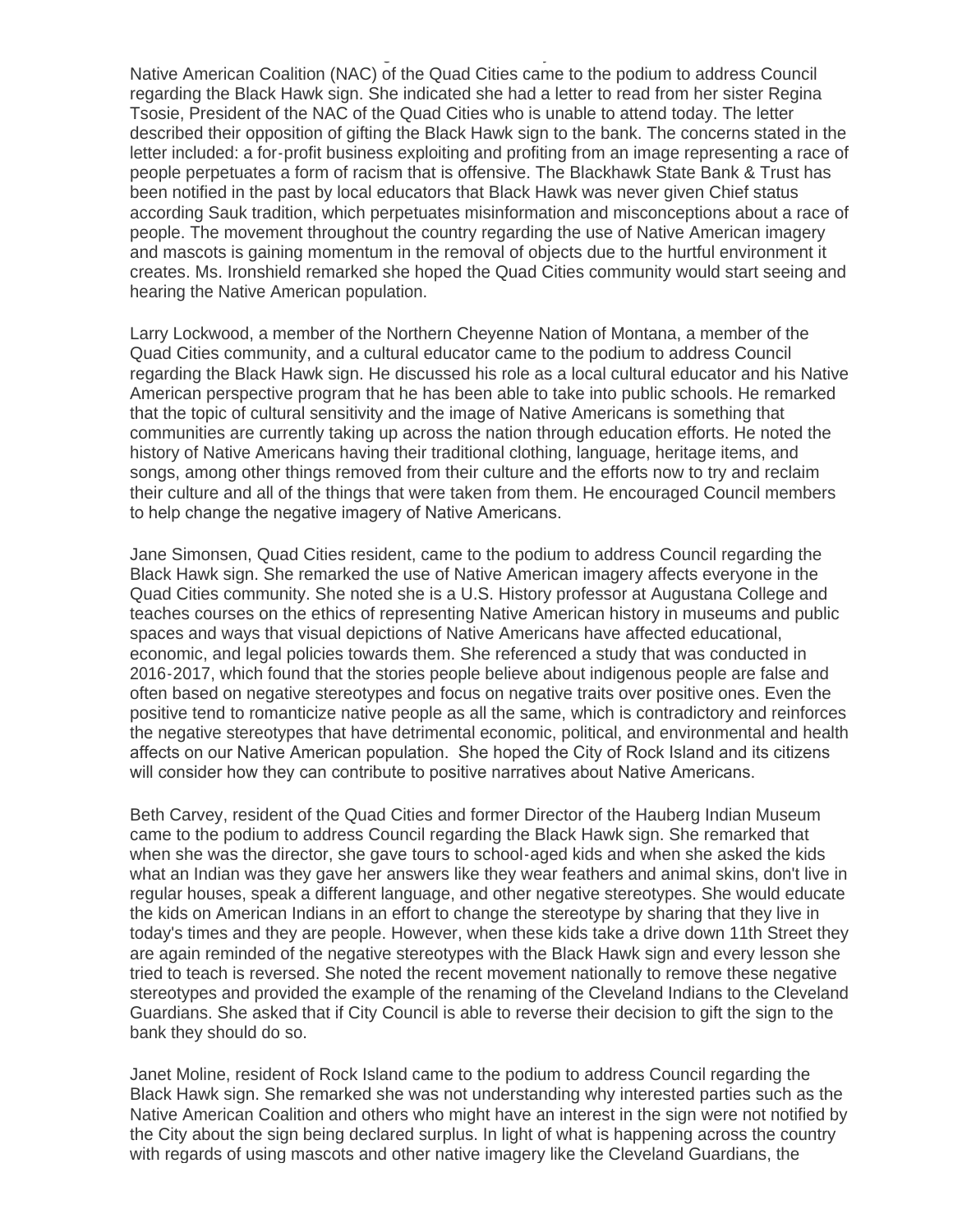with regards of using mascots and other native imagery like the Cleveland Guardians, the Washington NFL team, and the University of Illinois, she found it discouraging that no one on City Council took this an opportunity to stand up against racial imaging. Ms. Moline remarked she hoped the City Council would reverse their decision or find another way to ensure that image is no longer part of the local landscape.

Vincent Thomas, resident of Rock Island came to the podium to address Council on the Black Hawk sign. He indicated that the NAC of the Quad Cities has asked to meet to with Mr. Jim Huiskamp, President of Blackhawk Bank & Trust. He noted they would like Mr. Huiskamp to consider setting up a college scholarship fund for Native Americans instead of spending money to transfer the Black Hawk sign to Milan. He asked Council to consider reversing their decision to give the sign to the bank and noted Mr. Huiskamp has an opportunity to decline the donation.

Dorothy Beck, resident of Rock Island came to the podium to address Council about recycling and the loss of the drop-off recycling center. She asked the City Council to collaborate with the other communities in Rock Island County to come up with a commitment and solution to reinstate drop-off recycling so that everyone has an opportunity to reclaim these valuable resources.

Darcy Anderson, resident of Rock Island came to the podium to address Council about recycling. She asked if City Council would hold a study session about the implications of ending recycling in the City and the County and to educate themselves on the importance of it.

Phil Dennis, resident of Rock Island came to the podium to address Council about recycling. He remarked that bringing back the public recycling containers is cost versus will. He indicated that by ending 35 years of bins available to the public to save the environment is a significant step backwards. He noted demographics on the City's website that states there are 16,929 household units and 4,000 or 24% of those have chosen to have the curbside bin. This leaves approximately 13,000 or 76% of the City with no recycling opportunities. If the City and County do not want to bring the public recycling bins back, the curbside bins should be made mandatory. He urged the Council and Mayor to hold a study session on recycling in Rock Island.

Bill Handel, retired Architect came to the podium to address Council on the Rock Island County Courthouse. He noted the courthouse is in good shape and should not be demolished. He provided a visual of the courthouse with a virtual dome on top, which would be visible from the Centennial Bridge. He noted that although it is under the County, it is in the City of Rock Island and can be preserved.

Jim Huiskamp, President of Blackhawk Bank & Trust came to the podium to address Council regarding the Black Hawk sign. He noted that the Black Hawk sign has remained by itself in front of a massive vacant lot on 11th Street in Rock Island for several years. He apologized to the Mayor and City Council that his idea to save the sign, which he considers a work of art, has caused so much distress and pain as this was not his intention. He noted there are three different camps of people who hold opinions about what should be done with the sign. One camp is the people who are glad to see it being donated to a place that it will be cared for and maintained. Second, those who want to keep it in Rock Island. Third, those that want it destroyed. He said that he had no intention of dishonoring Native Americans or Black Hawk. To the contrary, the bank has spent money to get Black Hawk's image correct. He indicated on behalf of the bank, he planned to contact the Sauk and Fox Nation to determine the best way to honor and respect the sign of Black Hawk.

Minutes from the February 28, 2022 Study Session and City Council Meeting. 7.

MOTION: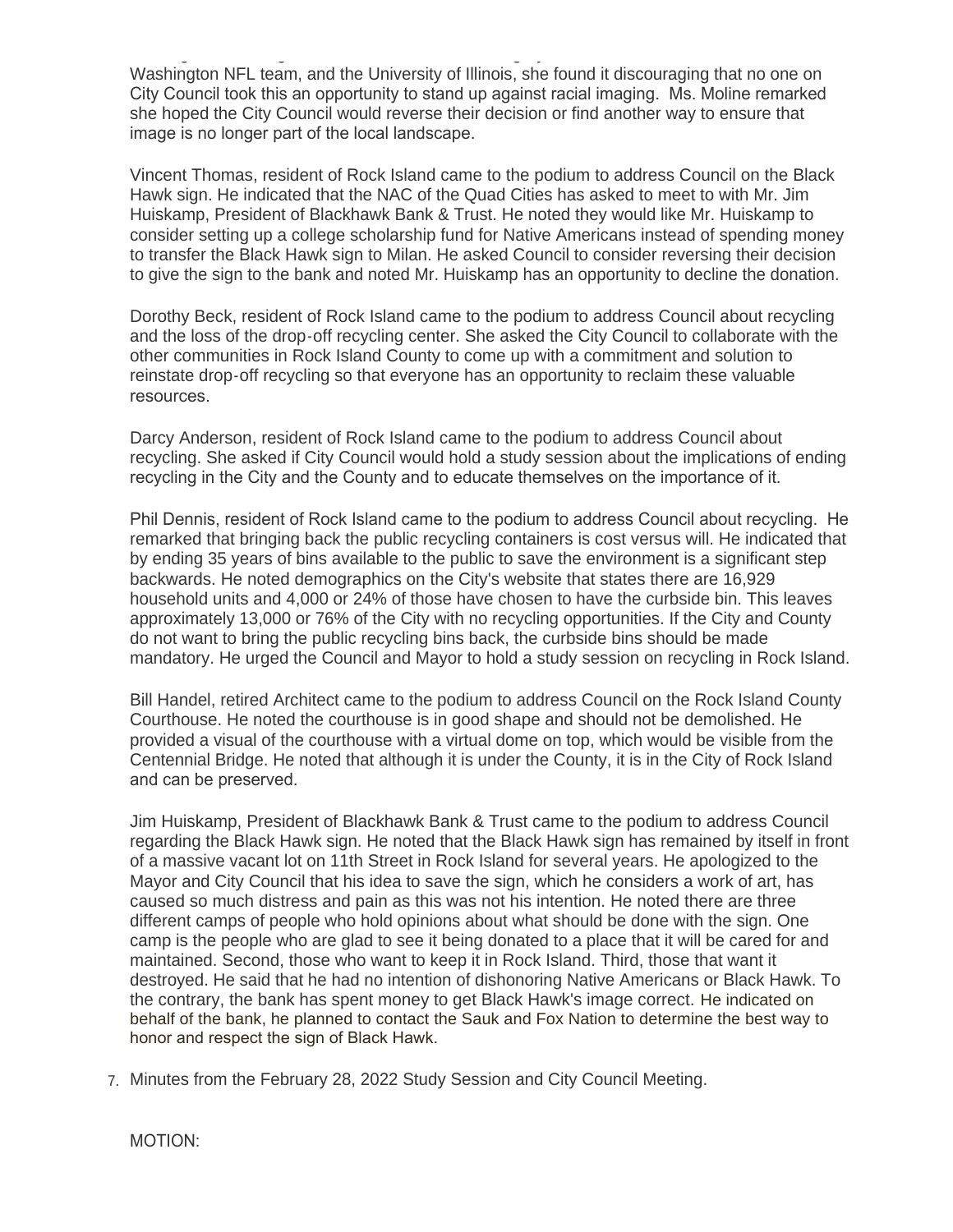Alderperson Gilbert moved to approve the minutes as printed; Alderperson Swanson seconded.

VOTE:

Motion PASSED on a 7-0-0 roll call vote. Aye: Poulos, Healy, Robinson, Hurt, Gilbert, Swanson, and Parker. Nay: None. Absent: None.

Minutes from the February 28, 2022 Closed Session. 8.

## MOTION:

Alderperson Gilbert moved to approve the Closed Session minutes; Alderperson Hurt seconded.

# VOTE:

Motion PASSED on a 6-0-0 roll call vote. Aye: Healy, Robinson, Hurt, Gilbert, Swanson, and Parker. Nay: None. Absent: None.

Alderperson Poulos was unavailable for the vote due to a dropped call.

- Claims 9.
	- a. Report from the Human Resources Department regarding payment in the amount of \$14,074.63 to David G. Morrison, City Attorney, for services rendered during the month of February 2022.
	- b. Report from the Information Technology Department regarding payment to Harris-Govern, Chicago, IL for the Govern software maintenance in the amount of \$32,942.36 for business licenses, permits, and the inspection system.
	- c. Report from the Public Works Department regarding payment to John Robert Westpfahl of Milan, IL in the amount of \$3,300.00 for the 2022 annual land set aside program.

## MOTION:

Alderperson Healy moved to approve claim items a through c; Alderperson Swanson seconded.

VOTE:

Motion PASSED on a 7-0-0 roll call vote. Aye: Poulos, Healy, Robinson, Hurt, Gilbert, Swanson, and Parker. Nay: None. Absent: None.

d. Report from the Human Resources Department regarding payment in the amount of \$7,900.00 to Ms. Diana Sanchez of Bettendorf, IA for a general liability claim.

MOTION:

Alderperson Hurt moved to approve claims item d; Alderperson Swanson seconded.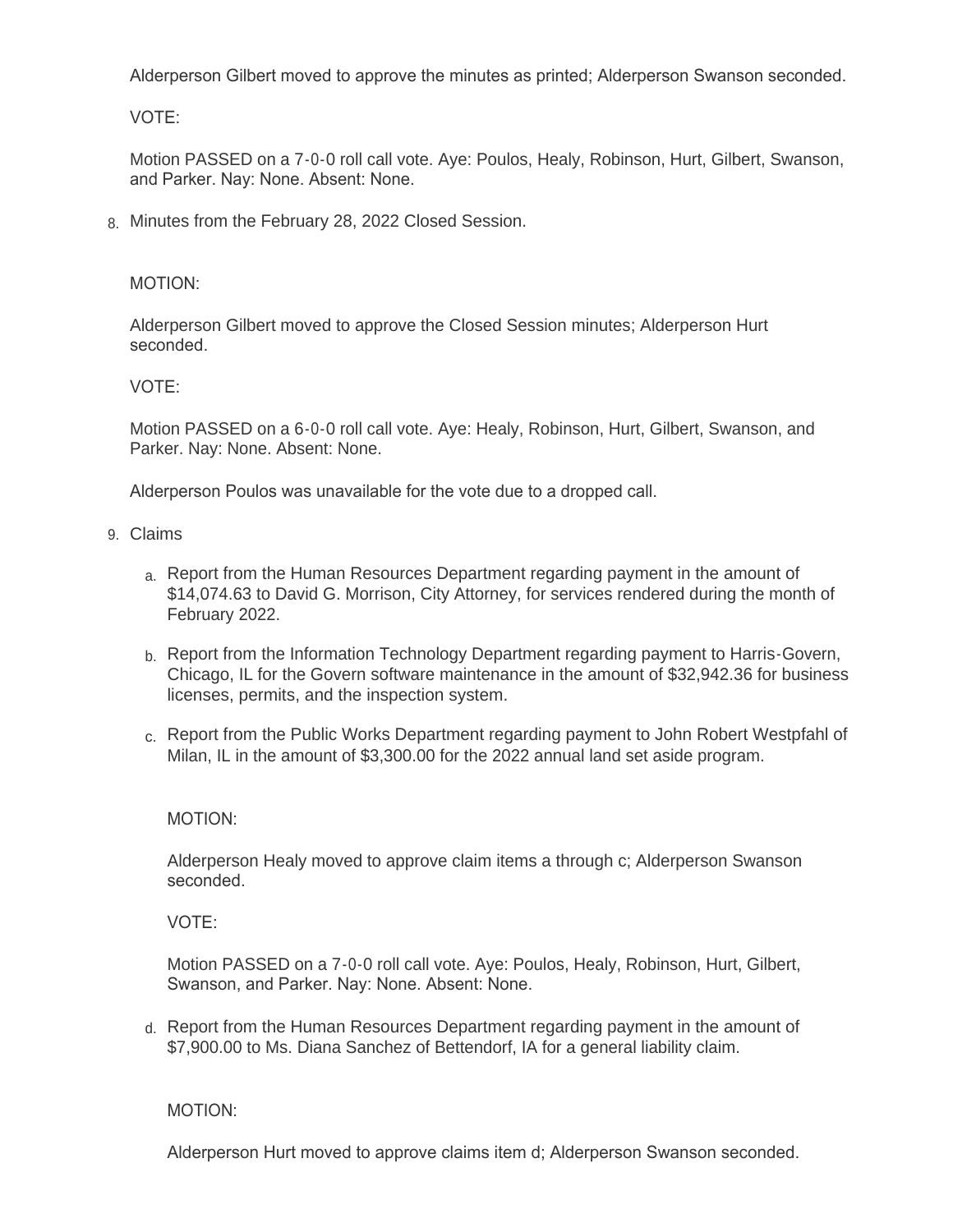VOTE:

Motion PASSED on a 7-0-0 roll call vote. Aye: Poulos, Healy, Robinson, Hurt, Gilbert, Swanson, and Parker. Nay: None. Absent: None.

e. Report from the Legal Department regarding payment in the amount of \$412,500.00 to Bozeman Neighbour Patton & Noe, LLP of Moline, IL representing the insurer for Augustana College on a subrogation claim.

MOTION:

Alderperson Gilbert moved to approve claims item e; Alderperson Swanson seconded.

VOTE:

Motion PASSED on a 7-0-0 roll call vote. Aye: Poulos, Healy, Robinson, Hurt, Gilbert, Swanson, and Parker. Nay: None. Absent: None.

- f. Report from the Public Works Department regarding payment in the amount of \$26,555.69 to McClintock Trucking & Excavating of Silvis, IL for an emergency sewer main repair at 2510 30th Street.
- g. Report from the Public Works Department regarding payment in the amount of \$55,314.58 to McClintock Trucking & Excavating of Silvis, IL for an emergency storm sewer repair on 8th Street and 11th Avenue.

MOTION:

Alderperson Robinson moved to approve claims items f and g; Alderperson Gilbert seconded.

Alderperson Parker recused himself from the vote due to the nature of his employment.

VOTE:

Motion PASSED on a 6-0-0 roll call vote. Aye: Poulos, Healy, Robinson, Hurt, Gilbert, and Swanson. Nay: None. Absent: None.

Claims for the week of February 11, 2022 through February 17, 2022 in the amount of 10. \$2,616,948.82; week of February 18, 2022 through February 24, 2022 in the amount of \$351,716.50; and payroll for the weeks of February 7, 2022 through February 20, 2022 in the amount of \$1,478,841.15.

MOTION:

Alderperson Swanson moved to allow the claims and payroll; Alderperson Robinson seconded.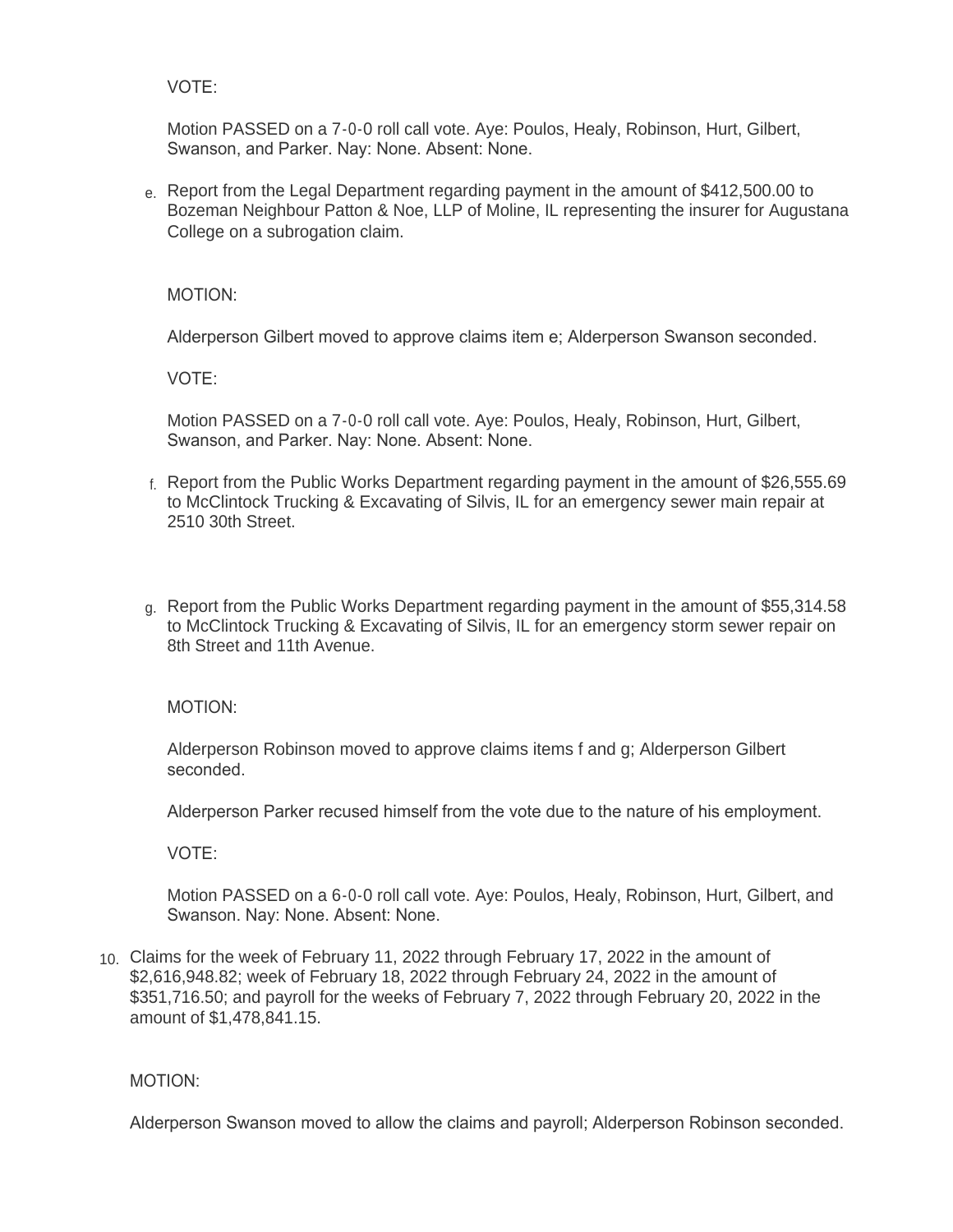VOTE:

Motion PASSED on a 7-0-0 roll call vote. Aye: Poulos, Healy, Robinson, Hurt, Gilbert, Swanson, and Parker. Nay: None. Absent: None.

11. Amendment to Article III, Sec. 6-48 of the Code of Ordinances regarding the Fire Pension Fund Board. (Second Reading)

MOTION:

Alderperson Gilbert moved to pass the ordinance; Alderperson Robinson seconded.

VOTE:

Motion PASSED on a 7-0-0 roll call vote. Aye: Poulos, Healy, Robinson, Hurt, Gilbert, Swanson, and Parker. Nay: None. Absent: None.

12. Report from the Public Works Department regarding bids for the purchase of dry barrel fire hydrants and two-bolt wide range couplings, recommending the bid for fire hydrants be awarded to Core & Main of Washington, IL in the amount of \$62,086.65; and the bid for couplings be awarded to Zimmer & Francescon, Inc. of Moline, IL in the amount of \$20,858.73.

MOTION:

Alderperson Gilbert moved to award the bids; Alderperson Poulos seconded.

VOTE:

Motion PASSED on a 7-0-0 roll call vote. Aye: Poulos, Healy, Robinson, Hurt, Gilbert, Swanson, and Parker. Nay: None. Absent: None.

13. Report from the Public Works Department regarding bids for the installation of an automated entry gate, recommending the bid be awarded to Sampson Fence of Blue Grass, IA in the amount of \$26,415.00.

MOTION:

Alderperson Robinson moved to award the bid as recommended and authorize the Interim City Manager to execute the contract; Alderperson Healy seconded.

VOTE:

Motion PASSED on a 7-0-0 roll call vote. Aye: Poulos, Healy, Robinson, Hurt, Gilbert, Swanson, and Parker. Nay: None. Absent: None.

14. Report from the Public Works Department regarding bids for the purchase of Weed and Feed, recommending the contract be awarded to Advantage Weed and Feed of Bettendorf, IA in the amount of \$34,940.00 for a three-year period.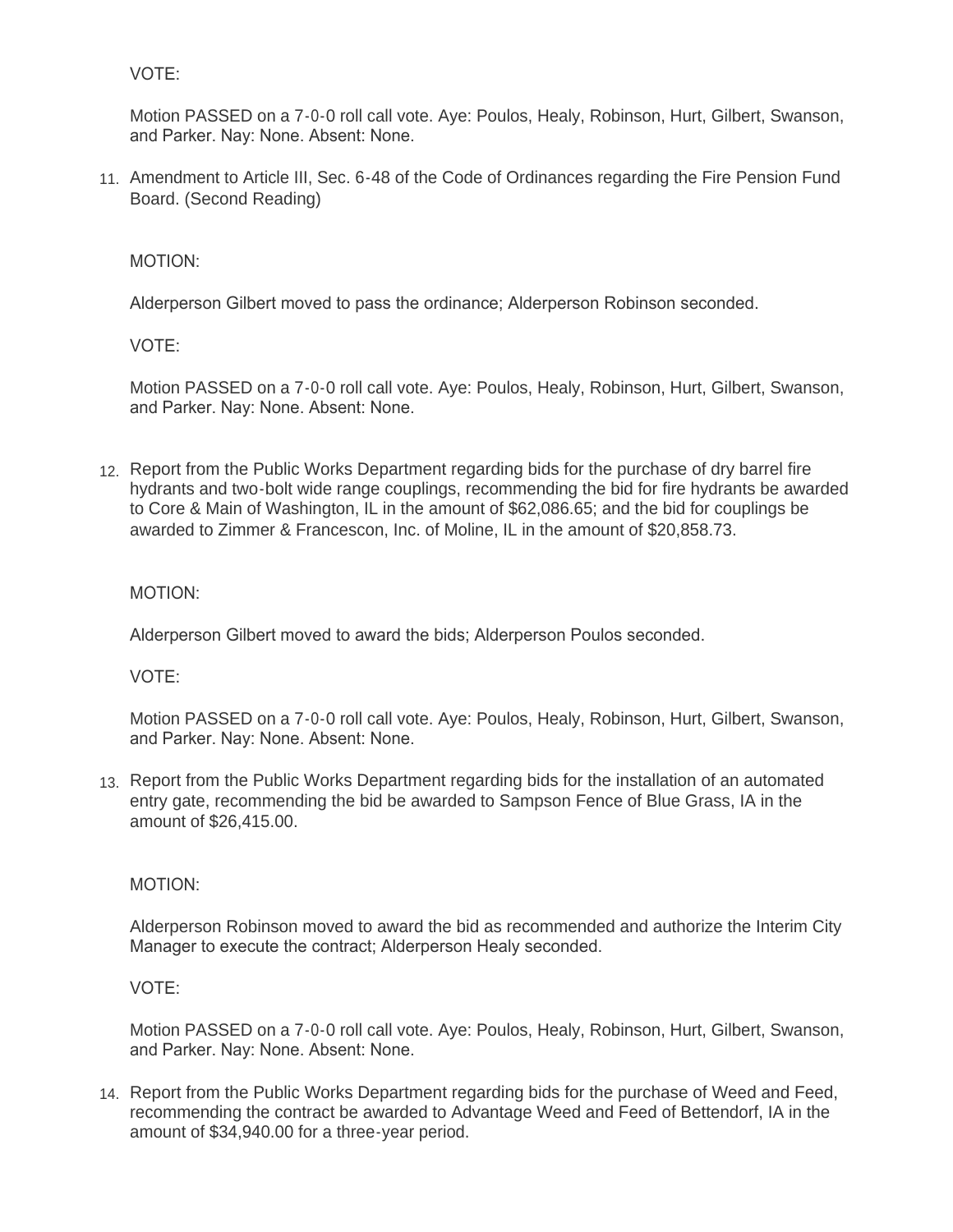#### MOTION:

Alderperson Swanson moved to approve the bid as recommended and authorize the Interim City Manager to execute the contract; Alderperson Poulos seconded.

# VOTE:

Motion PASSED on a 7-0-0 roll call vote. Aye: Poulos, Healy, Robinson, Hurt, Gilbert, Swanson, and Parker. Nay: None. Absent: None.

15. Report from the Police Department regarding the emergency purchase of a replacement S2 Controller system from Midwest Alarm Services, Davenport, IA in the amount of \$15,750.00.

#### MOTION:

Alderperson Poulos moved to approve the purchase as recommended; Alderperson Hurt seconded.

#### VOTE:

Motion PASSED on a 7-0-0 roll call vote. Aye: Poulos, Healy, Robinson, Hurt, Gilbert, Swanson, and Parker. Nay: None. Absent: None.

16. Report from the Community & Economic Development Department regarding a request for a loan extension agreement.

#### MOTION:

Alderperson Swanson moved to approve the loan agreement extension request as recommended and authorize the Interim City Manager to execute the agreement; Alderperson Healy seconded.

Alderperson Gilbert asked Miles Brainard, Director of the Community and Economic Development Department to come to the podium to answer a few questions. Alderperson Gilbert asked Mr. Brainard to provide background information on the loan agreement and what the process was for monitoring the original agreement. Mr. Brainard responded this is an agreement that dates back to 2006 for \$50,0000.00, which was the City's contribution towards the rehabilitation of the Sala Flats project. The loan was made out of the downtown Tax Increment Financing (TIF) fund and was structured so that the borrower (Economic GROWTH Corporation) would make interest-only payments over a 14-year period and then a balloon payment of the principal be paid in full in 2020 at the end of the loan term. This agreement caused confusion amongst the two organizations by the way in which the loan was recorded, including the bank, the borrower, and the lender having different dates on their books about when the balloon payment was due. GROWTH recently approached the City because they are looking to do some creative financing for improvements to the Sala Flats property. Additionally, GROWTH is unable to make the balloon payment because of changes in their financing over the last 14 years. Mr. Brainard said with regards to monitoring, he recognizes that a conversation with GROWTH should have happened sooner on whether or not they would be able to make the balloon payment when it came due. The new agreement will be structured as monthly payments over a five-year period resulting in GROWTH making payments of approximately \$800.00 monthly. Mr. Brainard noted that the benefit of having a monthly payment allows for staff to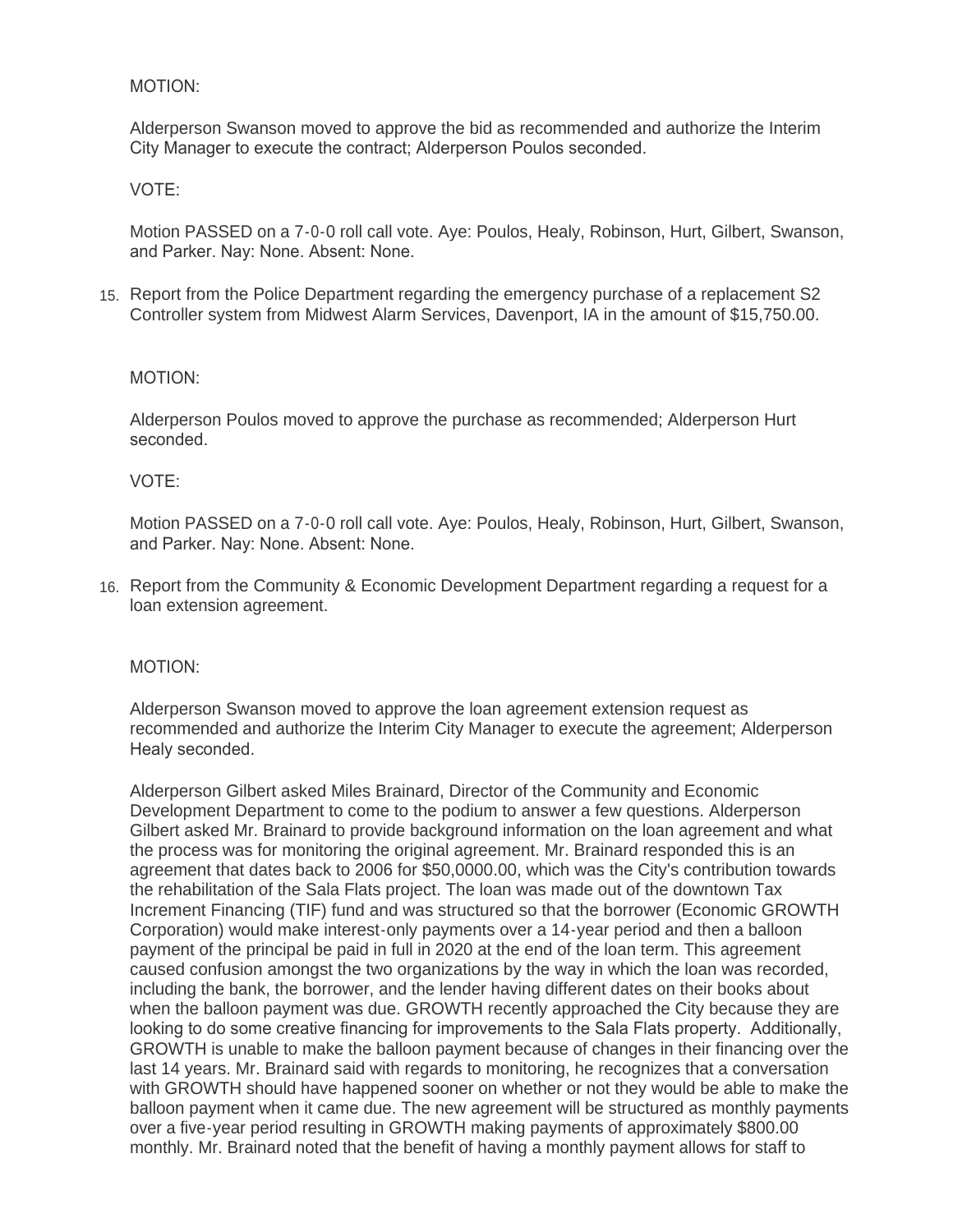monthly. Mr. Brainard noted that the benefit of having a monthly payment allows for staff to monitor to ensure they are making payments on a timely basis.

Alderperson Gilbert asked if there was or wasn't a process for monitoring the original agreement. Mr. Brainard responded that technically GROWTH was in good standing until the very end when the balloon payment came due. Alderperson Gilbert suggested that staff include this type of information in the memo provided to Council in the future. Mr. Brainard responded he would make sure the department includes this information and provide more detail in future memos to Council.

# VOTE:

Motion PASSED on a 7-0-0 roll call vote. Aye: Poulos, Healy, Robinson, Hurt, Gilbert, Swanson, and Parker. Nay: None. Absent: None.

17. Report from the Public Works Department regarding contract negotiations with IMEG Corporation of Rock Island, IL for the 31st Avenue Resurfacing project between IL92 and 11th Street.

## MOTION:

Alderperson Hurt moved to allow the Public Works Department to negotiate a contract with IMEG Corporation; Alderperson Poulos seconded.

Alderperson Hurt asked Mr. Bartels, Director of Public Works to come to the podium to answer a question regarding this contract as well as the contract in item #18. Alderperson Hurt asked how it is determined who is best qualified for a project. Mr. Bartels responded there is no cost factor associated with this determination it is purely based off of the company's qualifications for the specific project. There is a scoring sheet that the Engineering Department uses to rate each one based off of certain criteria.

Alderperson Hurt asked if the criteria for resurfacing projects is all the same. Mr. Bartels responded that resurfacing as a whole yes as it is a standard practice. However, for the 30th Street project, there is a right-of-way and Hutchison Engineering has worked on many of these projects before and employ retired Illinois Department of Transportation employees who have extensive knowledge of these specific requirements.

Alderperson Hurt asked if both companies are qualified to do both projects. Mr. Bartels indicated that IMEG was the second choice for item #18 and Council could certainly choose that company over Hutchison, but with the 30th Street project the right-of-way is cumbersome and they chose Hutchison as they have the most experience with these.

Alderwoman Gilbert asked Mr. Bartels to confirm that state statute requires the City to use the request for qualifications process and not a request for bids with engineering services and other professional services. Mr. Bartels responded affirmatively.

#### VOTE:

Motion PASSED on a 7-0-0 roll call vote. Aye: Poulos, Healy, Robinson, Hurt, Gilbert, Swanson, and Parker. Nay: None. Absent: None.

18. Report from the Public Works Department regarding contract negotiations with Hutchison Engineering of Moline, IL for the 30th Street Street Resurfacing project between 5th and 18th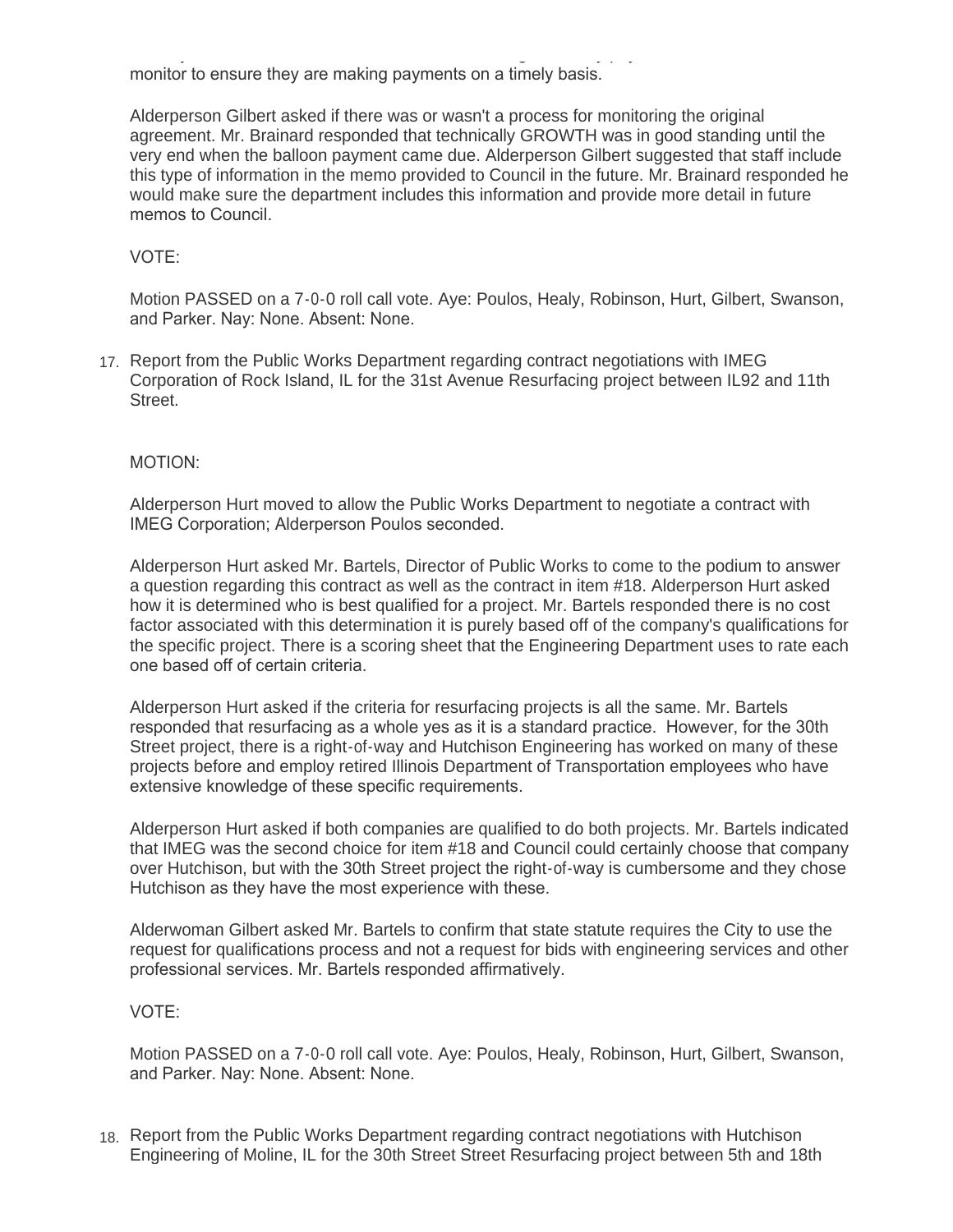Engineering of Moline, IL for the 30th Street Street Resurfacing project between 5th and 18th Avenues.

MOTION:

Alderperson Swanson moved to allow the Public Works Department to negotiate a contract with Hutchison Engineering; Alderperson Robinson seconded.

Alderperson Healy recused himself from the vote.

Alderperson Parker asked for clarification that Hutchison is being awarded the project because the are more qualified with regards to the right-of-way acquisition design of the project. Mr. Bartels responded affirmatively.

VOTE:

Motion PASSED on a 6-0-0 roll call vote. Aye: Poulos, Robinson, Hurt, Gilbert, Swanson, and Parker. Nay: None. Absent: None.

19. Report from the Fire Department regarding an agreement with the Illinois Department of Natural Resources, Division of Forest Services in order to acquire excess federal property to be utilized for fire operations.

MOTION:

Alderperson Swanson moved to approve the agreement as recommended and authorize the Interim City Manager to execute the documents; Alderperson Poulos seconded.

VOTE:

Motion PASSED on a 7-0-0 roll call vote. Aye: Poulos, Healy, Robinson, Hurt, Gilbert, Swanson, and Parker. Nay: None. Absent: None.

Report from the Finance Department regarding an adjustment to the CY 2022 budget, 20. increasing the Federal Drug Prevention Fund in the amount of \$15,750.00 to cover the emergency purchase of a S2 Controller system for the Police Department.

MOTION:

Alderperson Gilbert moved to approve the budget adjustment as recommended; Alderperson Hurt seconded.

Alderperson Hurt asked Interim Police Chief Richard Landi to provide additional information on the S2 Controller system. Interim Chief Landi came to the podium to address Council and responded it is a computerized system that allows the Police Department to control the doors and gates of their building. When the system was initially put into place in 2014-2015 it was a stand alone system, which the Information Technology Department and the Police Department were unaware of. It was recently discovered that the gates and alarms weren't working properly. Because the original system was a stand alone without a backup, this purchase is necessary to ensure the gates and alarms work properly.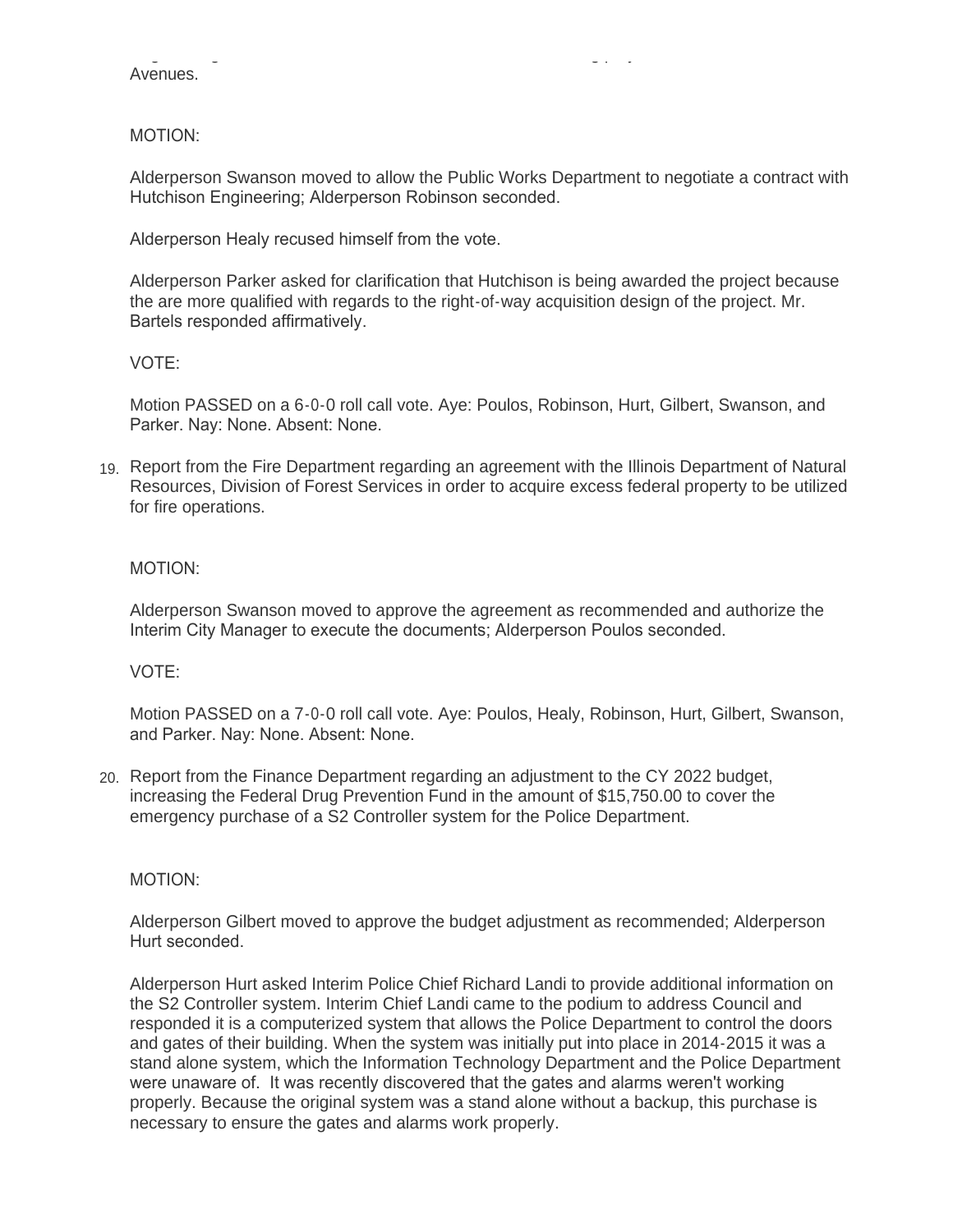## VOTE:

Motion PASSED on a 7-0-0 roll call vote. Aye: Poulos, Healy, Robinson, Hurt, Gilbert, Swanson, and Parker. Nay: None. Absent: None.

21. Report from the Community & Economic Development Department amending Appendix A of the Code of Ordinances adding Article XI, Section 17H to the Zoning Code for Regulating Intermodal and Portable Storage Containers. (First Reading)

#### MOTION:

Alderperson Robinson moved to consider the proposed amendments to the ordinance; Alderperson Gilbert seconded.

#### VOTE:

Motion PASSED on a 7-0-0 roll call vote. Aye: Poulos, Healy, Robinson, Hurt, Gilbert, Swanson, and Parker. Nay: None. Absent: None.

22. Report from the Community & Economic Development Department regarding an Ordinance rezoning (from R-2 one and two unit residence to B-3 community business) to Martin Pizano, owner of Pizano Holdings, LLC for property located at 734 24th Street. (First Reading)

#### MOTION:

Alderperson Swanson moved to approve the rezoning and consider the ordinance; Alderperson Parker seconded.

Alderperson Gilbert asked for clarification on the recommendation as the memo indicates the department is not recommending the rezoning but a Special Use Permit. Mr. Brainard responded that was correct and this is a typo on the agenda as the recommendation is for Council to approve a Special Use Permit with the seven (7) stipulations. He indicated that when this originally went to the Planning Commission for consideration it was a rezoning request. However, the Planning Commission and City staff did not support the rezoning request and concluded that the Special Use Permit with the seven stipulations would be more appropriate. Mr. Brainard indicated the motion should be whether or not to approve the Special Use Permit with the seven stipulations and consider the ordinance.

Alderpersons Swanson and Parker withdrew their motions to approve the rezoning and consider the ordinance.

Alderperson Swanson made a motion to approve the Special Use Permit with the seven stipulations and consider the ordinance; Alderperson Parker seconded.

Alderperson Parker asked Mr. Brainard if this item requires two readings. Mr. Brainard responded affirmatively and remarked Council would need to suspend the rules if they wished to pass the ordinance now. Alderperson Parker indicated he would like to suspend the rules.

Alderperson Swanson and Parker withdrew their motions to approve the Special Use Permit with the seven stipulations and consider the ordinance.

Alderperson Parker moved to approve the Special Use Permit with the seven stipulations,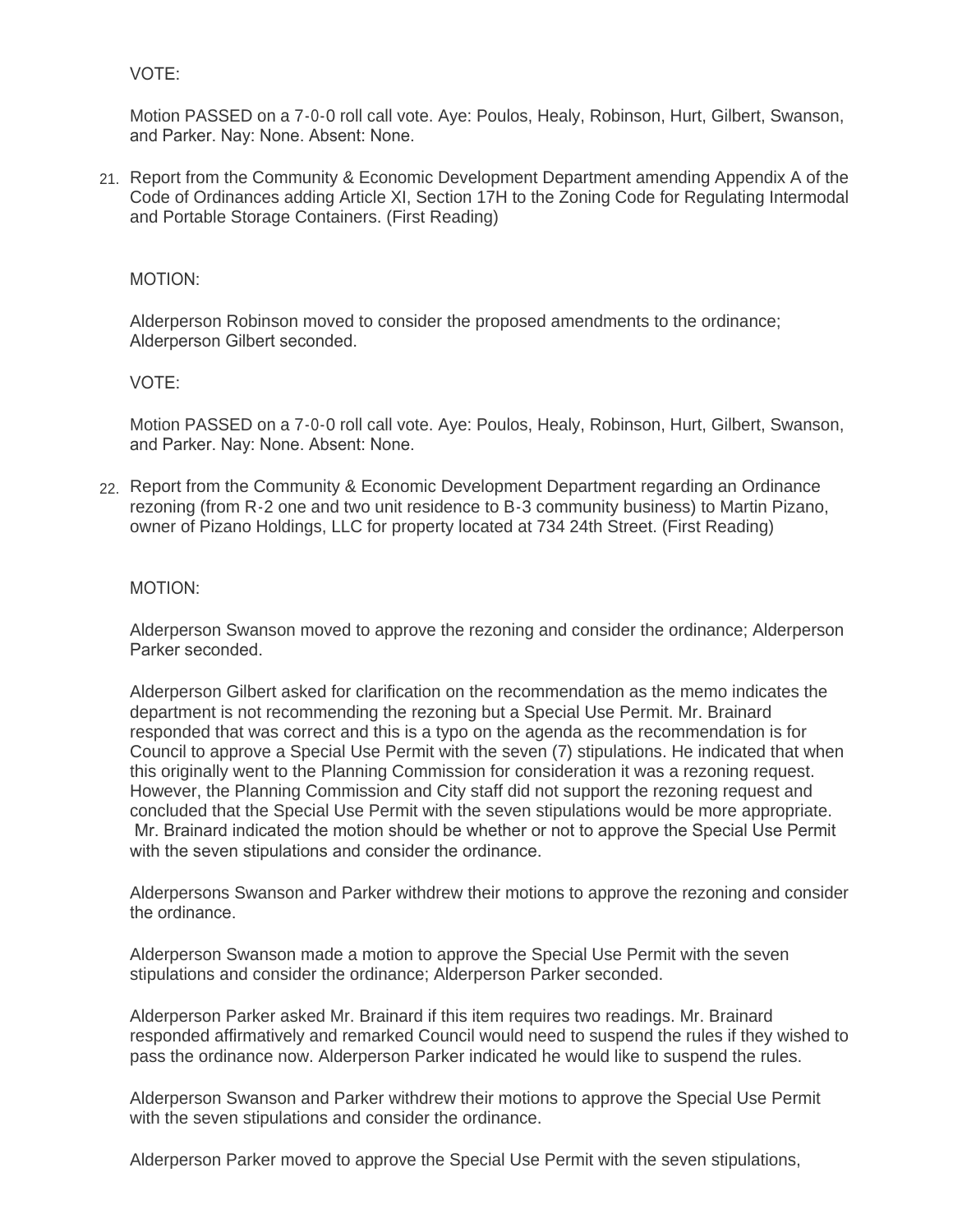Alderperson Parker moved to approve the Special Use Permit with the seven stipulations, suspend the rules, and pass the ordinance; Alderperson Healy seconded.

VOTE:

Motion PASSED on a 7-0-0 roll call vote. Aye: Poulos, Healy, Robinson, Hurt, Gilbert, Swanson, and Parker. Nay: None. Absent: None.

23. Report from General Administration regarding amendments to Chapter 8 of the Code of Ordinances regarding video gaming licenses. (First Reading)

# MOTION:

Alderperson Healy moved to suspend the rules and pass the amendments to the ordinance; Alderperson Swanson seconded.

VOTE:

Motion PASSED on a 7-0-0 roll call vote. Aye: Poulos, Healy, Robinson, Hurt, Gilbert, Swanson, and Parker. Nay: None. Absent: None.

Report from the Public Works Department regarding a Resolution appropriating \$800,000.00 of 24. the Motor Fuel Tax funds for street maintenance in 2022.

# MOTION:

Alderperson Gilbert moved to adopt the resolution as recommended; Alderperson Swanson seconded.

## VOTE:

Motion PASSED on a 7-0-0 roll call vote. Aye: Poulos, Healy, Robinson, Hurt, Gilbert, Swanson, and Parker. Nay: None. Absent: None.

25. Report from the Mayor's Office regarding the reappointment of Greg Hass to the Fire & Police Commission Board.

## MOTION:

Alderperson Poulos moved to approve the reappointment as recommended; Alderperson Hurt seconded.

## VOTE:

Motion PASSED on a 7-0-0 roll call vote. Aye: Poulos, Healy, Robinson, Hurt, Gilbert, Swanson, and Parker. Nay: None. Absent: None.

26. Report from the Mayor's Office regarding the appointment of Todd Thompson as City Manager.

MOTION: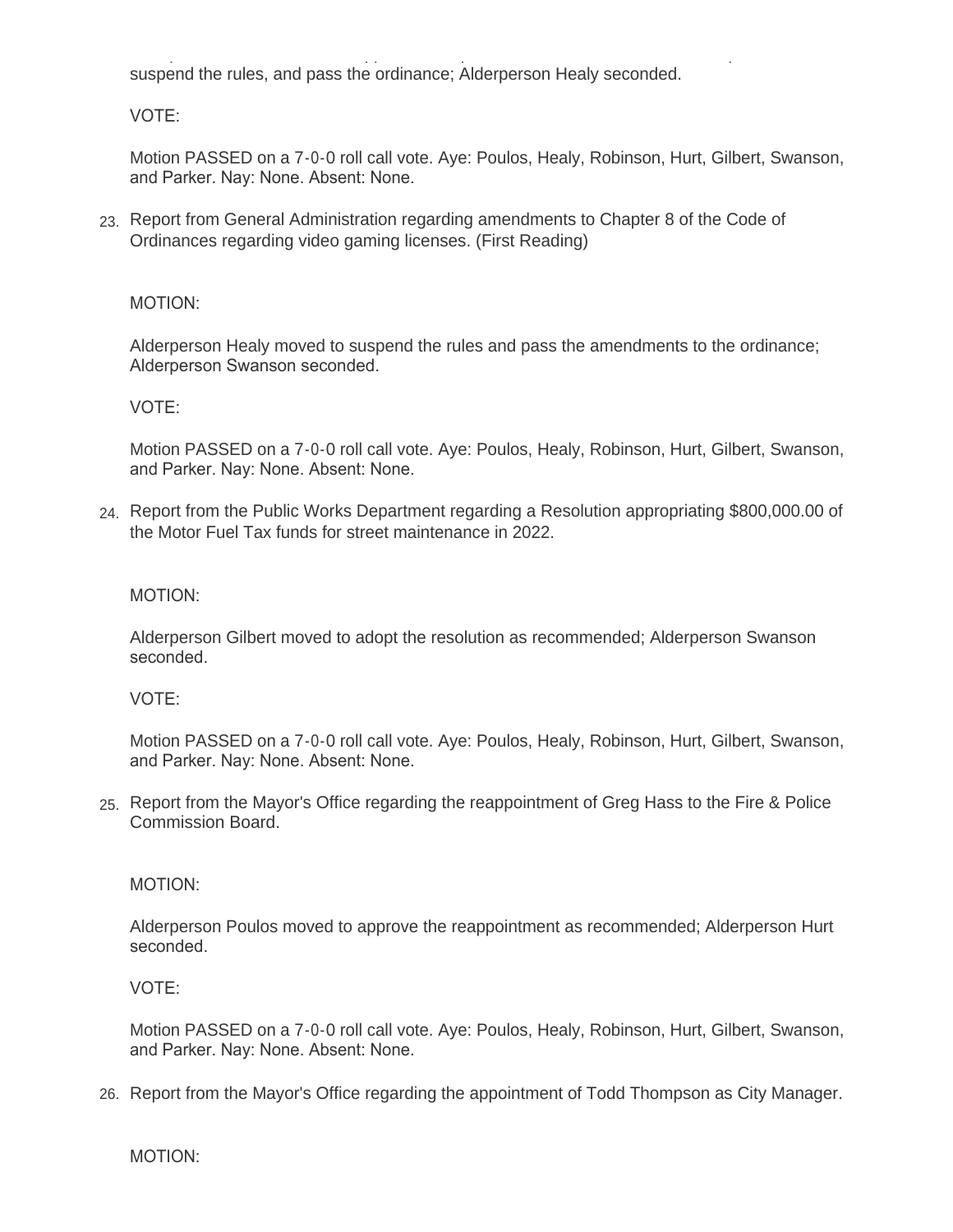Alderperson Gilbert moved to approve the appointment as recommended, adopt the resolution, and authorize the Mayor to execute the agreement; Alderperson Swanson seconded.

Alderperson Gilbert remarked she was very happy to welcome Todd Thompson and his family to the City of Rock Island. She indicated she would like to share with the residents some of the things that impressed her. Mr. Thompson comes from Galesburg, Illinois, which is also a Council-Manager form of government and he is familiar with the role of a City Manager. During the interview process, Mr. Thompson discussed the City's budget document and ways in which he could assist in presenting a better budget document. Mr. Thompson also understands that the strategic plan should drive the budget and a good plan needs continuous updating. Additionally, he recognizes and understands that City staff and elected officials are here to serve the residents. For example, in Galesburg, they did a community-wide satisfaction survey. Mr. Thompson has great experience in using a conservative approach in providing incentives and has a philosophy of continuous improvement. He encourages the review and implementation of best practices in managing the City. Alderperson Gilbert commented that Mr. Thompson has many strengths, skills, and experiences that will help make Rock Island a better place to live, work, and play.

Mayor Thoms remarked he echoed the sentiments that Alderperson Gilbert shared. He noted he had the opportunity to visit with Mr. Thompson and his wife and the City of Rock Island is gaining great individuals.

#### VOTE:

Motion PASSED on a 7-0-0 roll call vote. Aye: Poulos, Healy, Robinson, Hurt, Gilbert, Swanson, and Parker. Nay: None. Absent: None.

Mayor Thoms announced the new City Manager contract would be available to the public later this evening on the City's website.

Other Business 27.

Alderperson Hurt remarked he would like to see the topic of recycling bins on a future Study Session agenda. Several other Alderpersons agreed.

Mayor Mike Thoms read Update Rock Island and noted it inadvertently got left off of the agenda.

**Free Tax Preparation Assistance still available at the Martin Luther King Jr. Community Center through April 9th .** The Volunteer Income Tax Assistance program will prepare taxes [for FREE for eligible Quad Citizens. For more](https://www.unitedwayqc.org/vita?fbclid=IwAR0YYvGUD0PMtAiNNVZ4PVW5cydAWvO0u858e6Y2psfNGRf4JmCZagCwNh0) information visit HTTPS://WWW.UNITEDWAYQC.ORG/VITA or call 563.355.9900.

**The Development Association of Rock Island (DARI) is offering two scholarships for \$5,000 to Rock Island high school seniors**. To help kick off its community marketing campaign – Why Rock Island, DARI is asking participants to use their imagination to create a video or other visual that tells the story of Why Rock Island is a great place to live, work and play. For more information contact Stacey McIntosh, DARI Program Manager at [SMCINTOSH@ROCKISLANDFORWARD.COM](mailto:smcintosh@rockislandforward.com) or phone (309) 732.1186. Applications are due by April 22, 2022.

**QCCA Expo Center –** to host its annual flower and garden show Friday, March 25, 2022 through Sunday, March 27, 2022. This year, the QCCA Expo Center and Quad Cities Builders